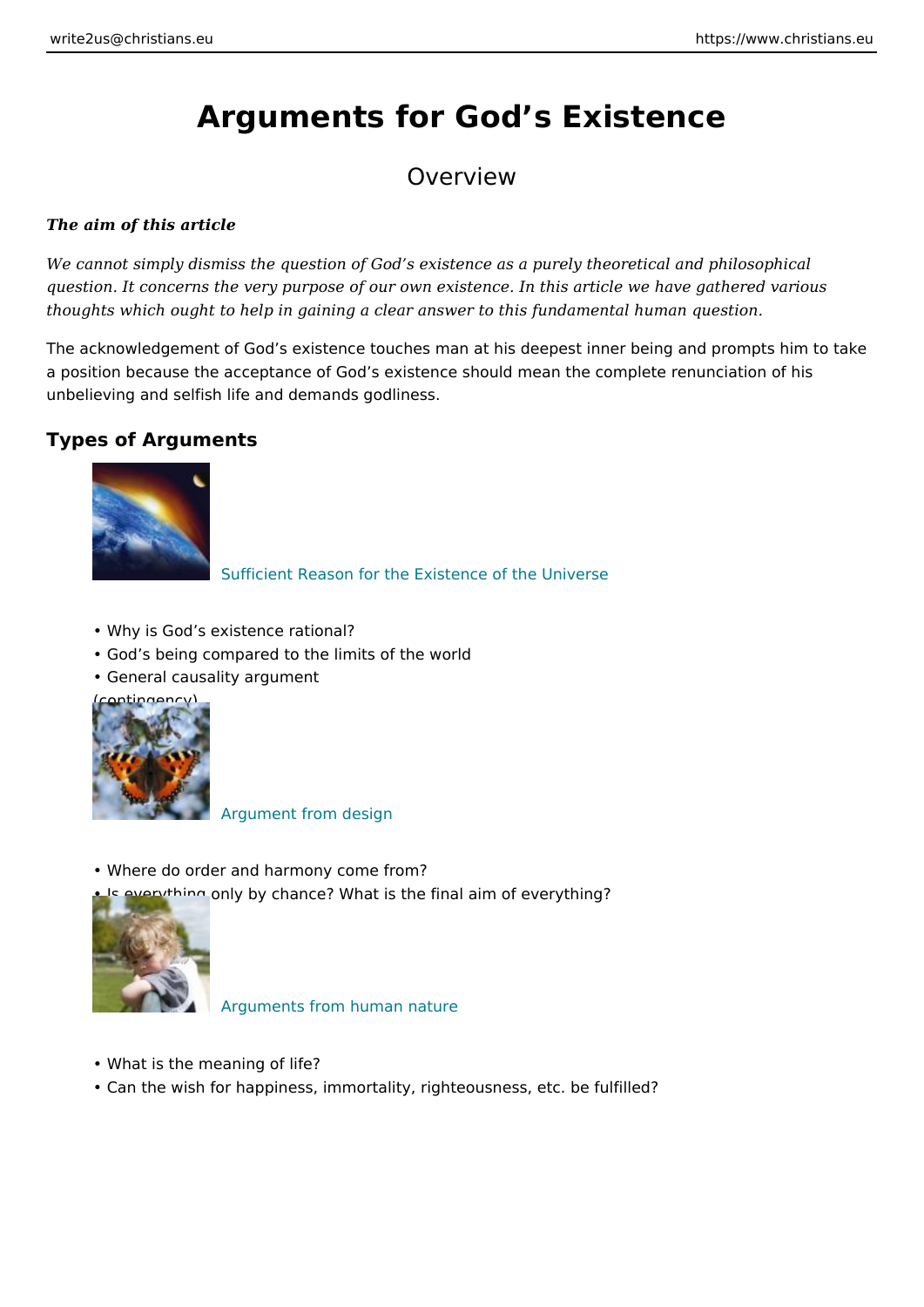# [Scientists on the hum](https://www.christians.eu/scientists/)an spirit

- " What do scientists say about the human spirit?
- " Is the human spirit merely the result of the evolution of matter?

Some Objections

### [Who is G](https://www.christians.eu/who-is-god/)od?

God-belief is old-fashioned. I don t believe in God an old man with a long v a cloud.

# [Science and](https://www.christians.eu/science-and-god/) God

Science has disproved God s existence. God has been replaced by science answer for everything.

### [If I do not see I cann](https://www.christians.eu/believe/)ot believe

 [I would believe in God if he](https://www.christians.eu/problem-of-suffering/) showed himself to me. I want to see a miracle.

#### The problem of suffering

If God is omnipotent and loving, why do evil and suffering still exist?

Final Thoughts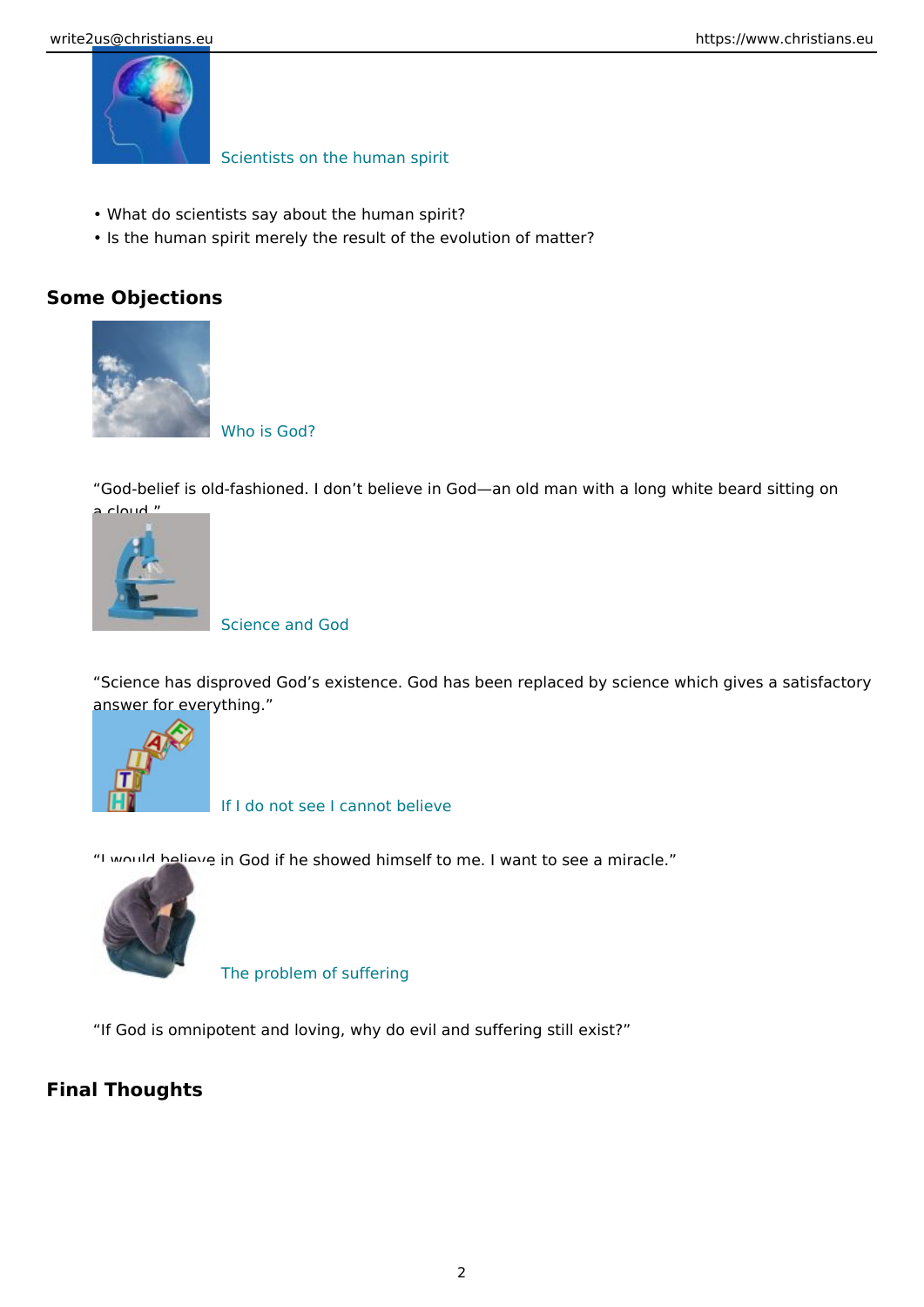#### [The validity and aim of the](https://www.christians.eu/validity-and-aim/) arguments

What is the aim of the arguments? Why should we deal at all with arguments [any way a matter of](https://www.christians.eu/conclusions/) faith?

# Conclusions

We cannot simply dismiss the question of God s existence as a purely theore concerns the very purpose of our own existence.

The God who made the world and everything in it, being Lord of heaven not live in temples made by man, nor is he served by human hands, as though here is not in the mands. needed anything, since he himself gives to all mankind life and breath and And he made from one man every nation of mankind to live on all the fa having determined allotted periods and the boundaries of their dwelling should seek God, and perhaps feel their way toward him and find him. Y not far from each one of us, for In him we live and move and have our some of your own poets have said, For we are indeed his offspring. Be offspring, we ought not to think that the divine being is like gold or silv image formed by the art and imagination of man. The times of ignorance overlooked, but now he commands all people everywhere to repent, becated and he has a handwide he has had a ha fixed a day on which he will judge the world in righteousness by a man appointed; and of this he has given assurance to all by raising him from (Acts of the apostles 17:24 31)

#### Related Links

[God Is L](https://www.christians.eu/god-is-love/)ove

Your Email\*

Your Message\*